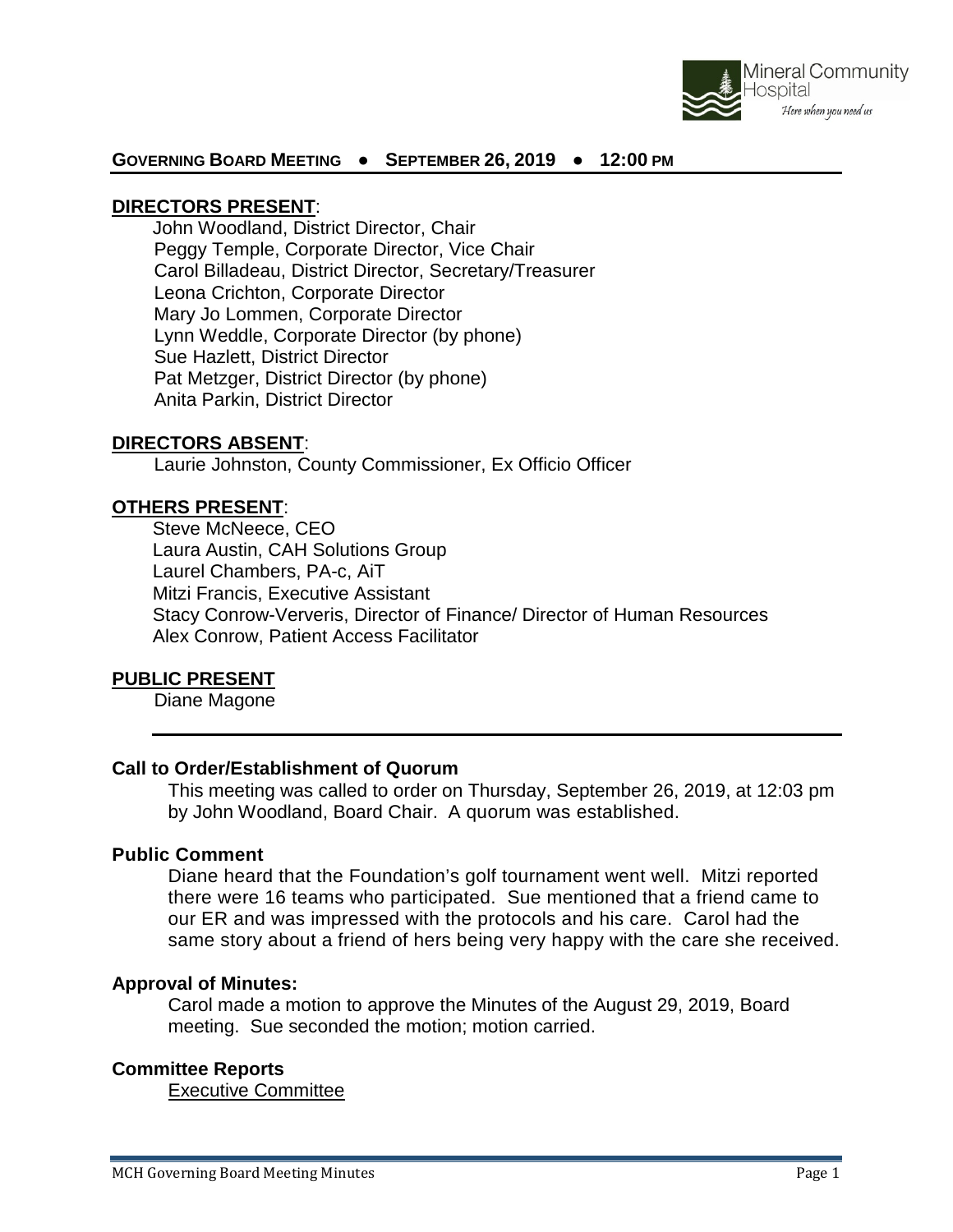The committee met last week and discussed the agenda, disposal of hospital property and selling the house. Several steps need to be taken prior to this sale that may take several months. The list of property approved by the Board last month can be disposed of if each item's value is less than \$2,500.

## Professional Affairs Committee

The following providers were brought before the Professional Affairs Committee prior to this meeting and their privileging requests were all approved for two year terms:

Tana Taylor, CRNA Jennifer Boyer, CRNA

Leona made motion to approve the privileging requests for the providers listed above. Mary Jo seconded the motion; motion carried.

## **New Business**

Board Action to Approve Purchase of Anesthesia Machine Stacy is asking for approval for the purchase of a refurbished anesthesia machine. The machine currently in use still works but is having a few issues. The cost is of the requested machine is \$33,000.

Leona made motion to approve the purchase of the anesthesia machine. Lynn seconded the motion; motion carried.

## QI/Accountability Report & Education Report

Steve, Laurel and Stacy presented the QA/Accountability and Education Reports. Discussion was held regarding same. Lengthy, specific discussion was held regarding the Medicare cost report and possible repayment at the end of the year of funds currently being held in the bank. It was reiterated, that education has occurred to the bBoard of dDirectors persistently for the past year, that each year a CAH must file a Medicare cost report. MCH has been holding cash in reserve if a payable is due to Medicare. Both of the interim rate letters from Noridian/ Medicare received February and May 2019, did not result in a payback provision or in a significant decrease in cost, in fact Swing bed has continued to rise. Out of concern, MCH Administration requested an interim cost report analysis from DZA. DZA estimated that MCH may have a payable to Medicare in the range of \$1.6 million. Administration reported that the payable could be between \$1.5 and \$2.5 Million to Medicare.

This week administration received correspondence from Noridian/Medicare stating that the MCH cost report and any payment must be submitted by December 2, 2019. The Board acknowledged they have been advised previously of this possible payable to Medicare.

## **Unfinished Business**

## Board Education – Ginny Tribe

Ginny Tribe met with several Board members Tuesday and will meet with the remaining Board members next Tuesday. The next step will be a full day retreat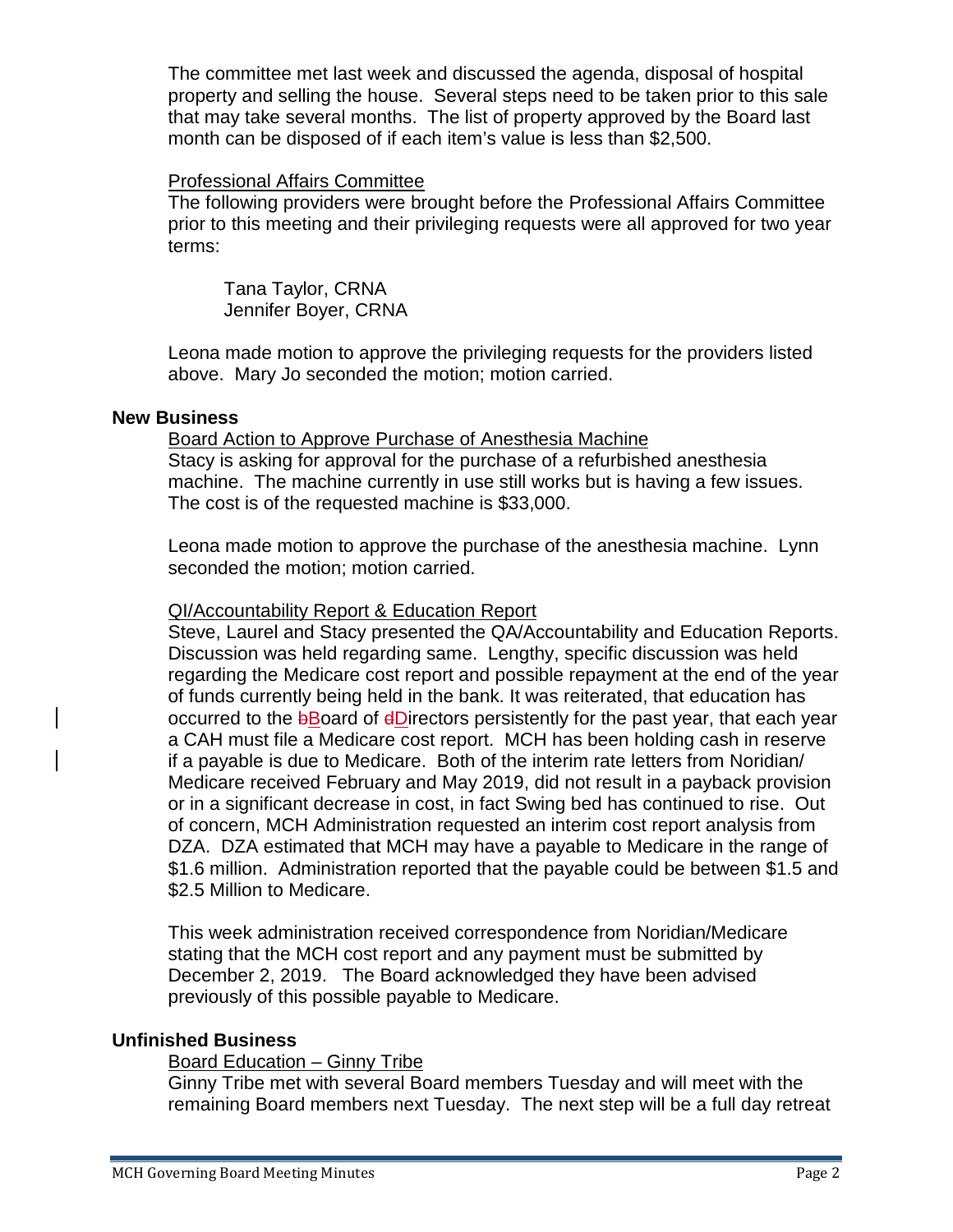with all Board members and Ginny. John suggested asking if she would like to have Steve and Laurel attend the retreat day.

#### Roof – Update

Approximately a day's worth of work and the warranty walk-through need to be done. Brief discussion was held regarding HAM radios. Every aspect of this grant has been followed by MCH. Peggy is looking at the options for having the antenna placed elsewhere in Mineral County, as she does not feel there is any benefit to the anatine being on the roof of MCHand details of this grant.

Medical Office Building (MOB) Update Work is being done on the lease between MCH and Missoula County.

## **Current Events**

Diane mentioned that the Office of Public Assistance will be in the county one more time in October.

## **Next Board Meeting Date**

Thursday, November 14, 2019, 12 pm Thursday, December 12, 2019, 12 pm

Leona made a motion to approve the above-mentioned Board meeting dates. Carol seconded the motion; motion carried.

## **Executive Session**

None

## **For the Good of the Order**

Lynn asked about the Community Health Needs Assessment and the hospital's plan. Administration stated that we reported the top 5 needs of the Community Needs Assessment at last month's meeting and will be working on a CHIP (Community Health Improvement Plan) in conjunction with the Health Department. Alex Conrow is the MCH lead on this initiative and will report periodically to the Board. Last month, the Board concurred with the areas to addressed by MCH in the Community Needs Assessment. Primarily these needs will be addressed through the MCH Clinic. The needs MCH will work towards addressing are: Mental Health, Access to Health Care, Substance Abuse, Child Abuse and Neglect.

Lynn attended the MHA meeting and found it to be informative.

Steve mentioned that \$45,000 was paid to Athena last month. Athena may have to help pay back funds for the cost report.

Steve stated that Laurel and Stacy are doing fabulous in their new roles.

MCH will be hosting a book fair on Wednesday, November  $6<sup>th</sup>$ .